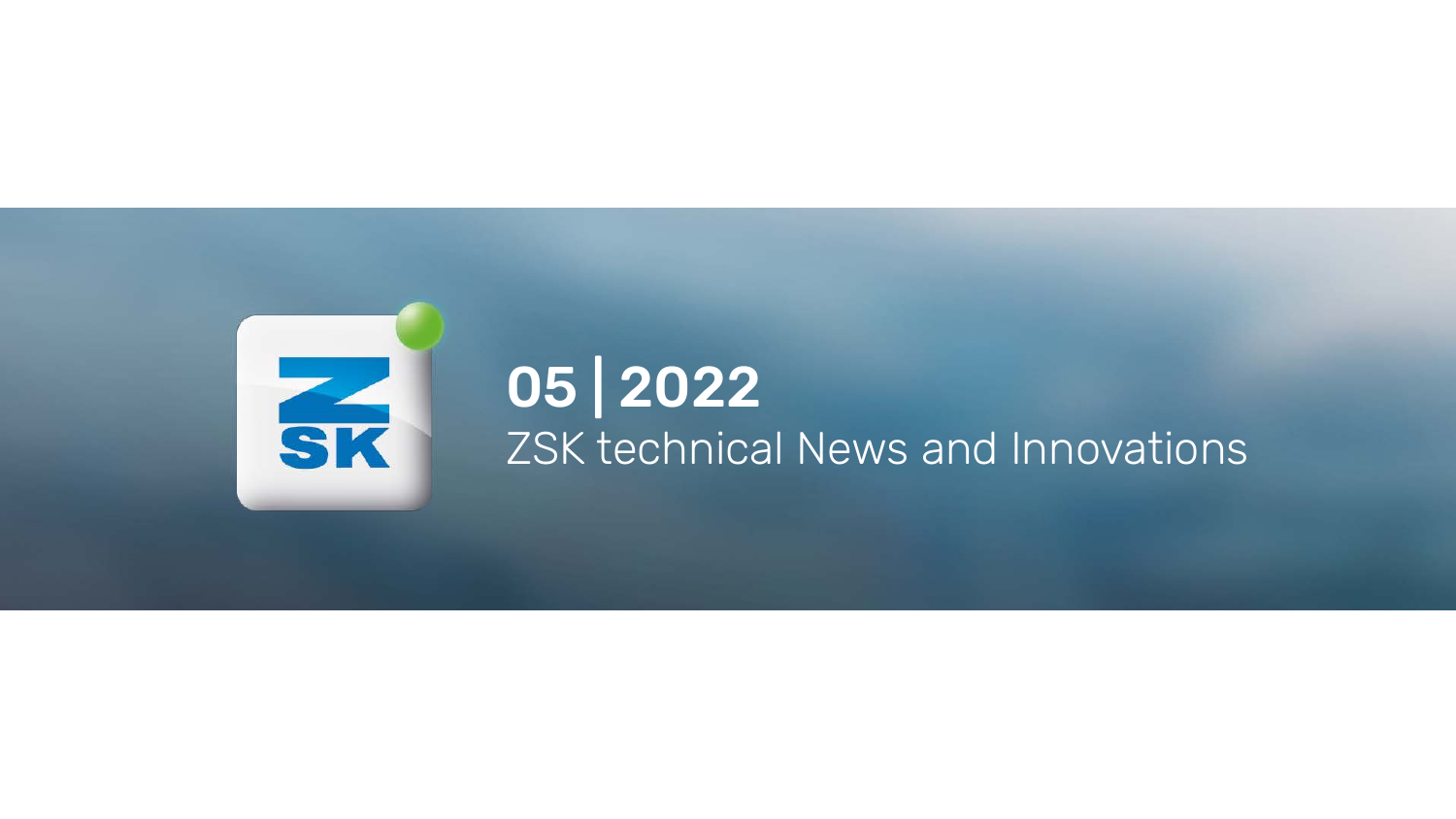$\equiv$ 

Ē



| > ZSK Text 1                                                                                                        |                   |                        |
|---------------------------------------------------------------------------------------------------------------------|-------------------|------------------------|
| ⊞ ⊕ <b>ම ¢</b> \$                                                                                                   |                   |                        |
| <b>ZSK Text</b>                                                                                                     |                   |                        |
|                                                                                                                     |                   |                        |
| $\leftrightarrow$ 59.21 mm $\overline{1}$ 10.00 mm<br>42.07:54.71 mm                                                |                   |                        |
| Font family                                                                                                         |                   | Arial -                |
| Font size 10.00                                                                                                     |                   | mm                     |
|                                                                                                                     | Enter font height |                        |
|                                                                                                                     |                   |                        |
|                                                                                                                     |                   |                        |
|                                                                                                                     |                   | 13086                  |
|                                                                                                                     |                   | 127.00 mm              |
| Information<br>Number of sequences: 1<br>Number of stiches:<br>Design width:<br>Design height:<br>Embroidery width: |                   | 128.00 mm<br>127.00 mm |

#### ZSK Terminal

- Software for beginners
- Easy to learn, fewer steps required
- Not intended to create new patterns from scratch
- It is meant to customize a design
- Thread cone matching: Thread cones on the machine are read and a new embroidery file is created according to the order on the machine.
- [> more info](https://www.zsk.de/de/software/app-world.php)

# **new products**





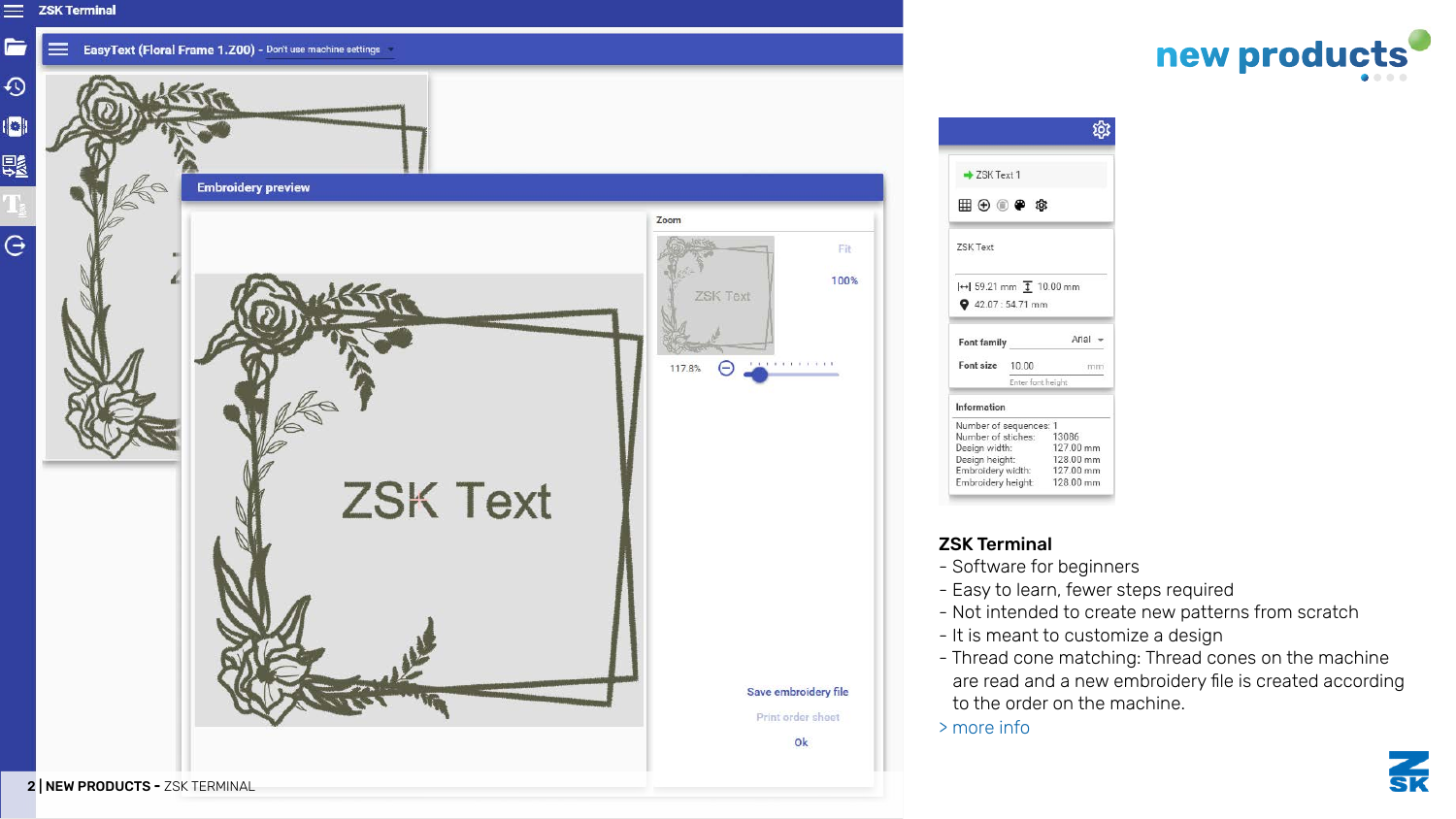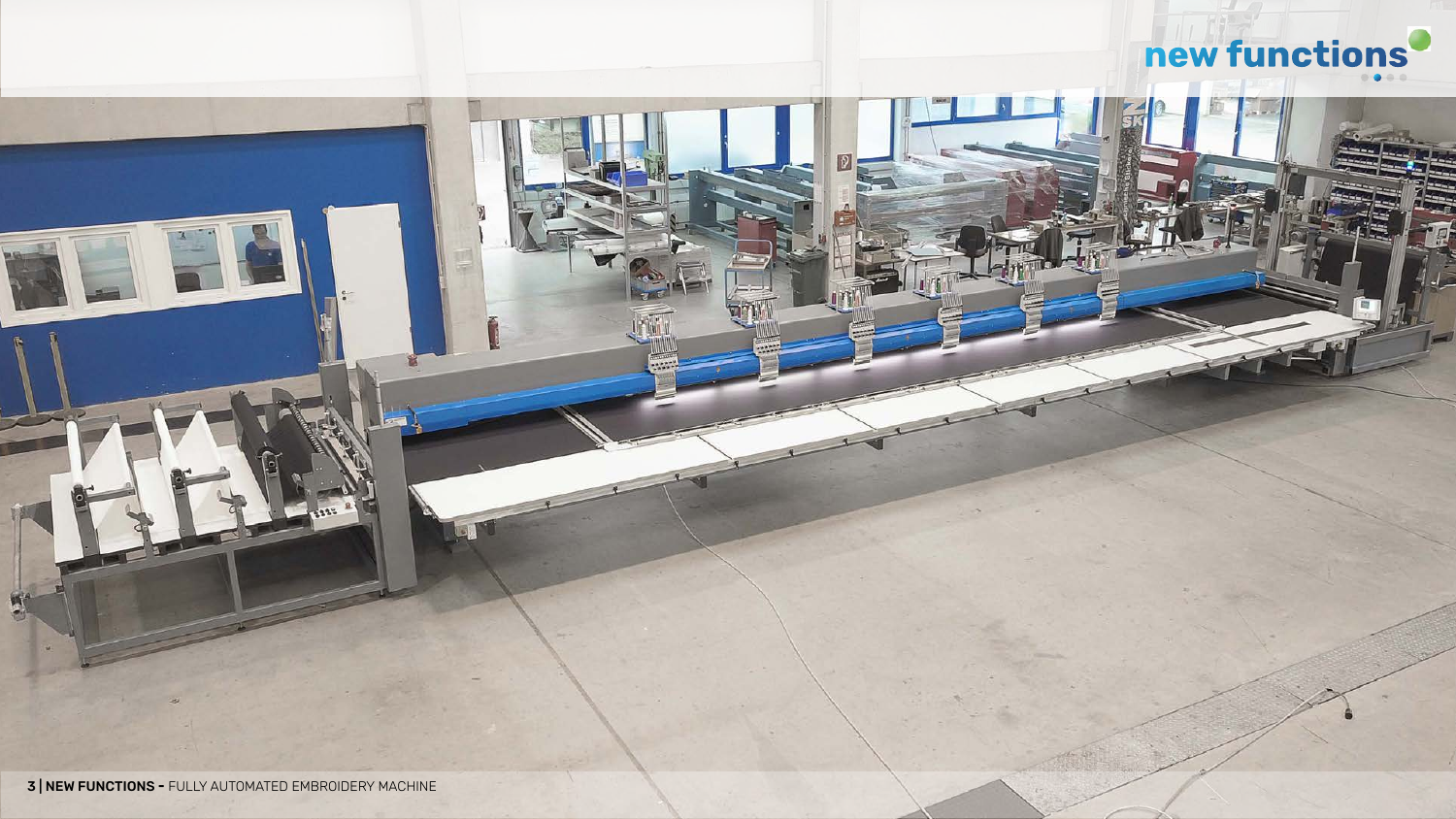#### Fully automated embroidery machine

- Automatic Pull-Through from left to right.
- Material feeding with up to three fabric layers.
- Edge sensors for perfect alignment of the fabric edges.
- Pneumatic clamping and tensioning in the border frame.
- Scalable buffer storage according to customer requirements (e.g. 10-20m).







## **new functions**





4 | NEW FUNCTIONS **-** FULLY AUTOMATED EMBROIDERY MACHINE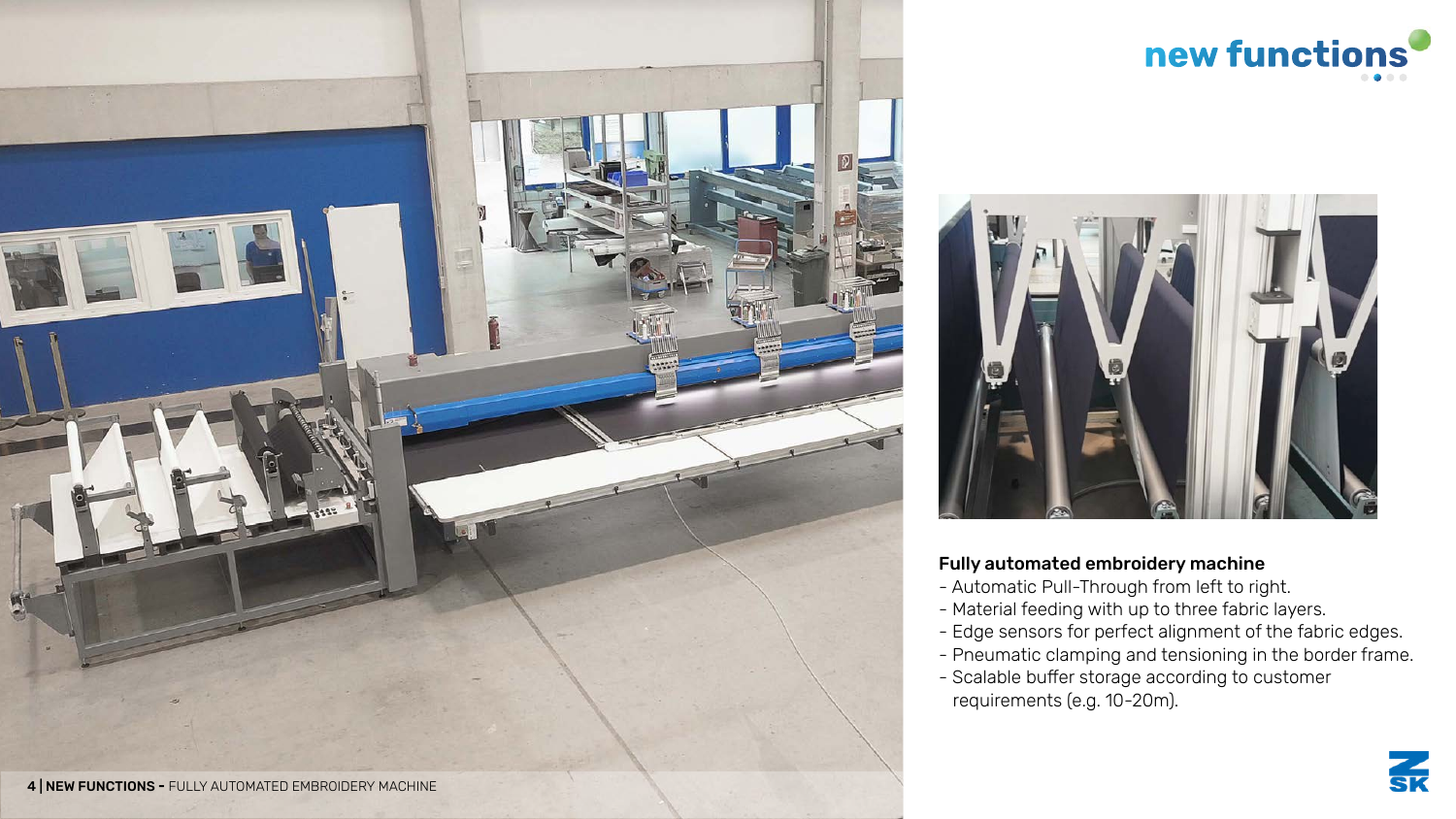

## **new functions**



## Modular Adjustment

The modular adjustment system allows to adjust the border frame size to the required dimensions. There is also the possibility of clamping several fabrics in one frame.



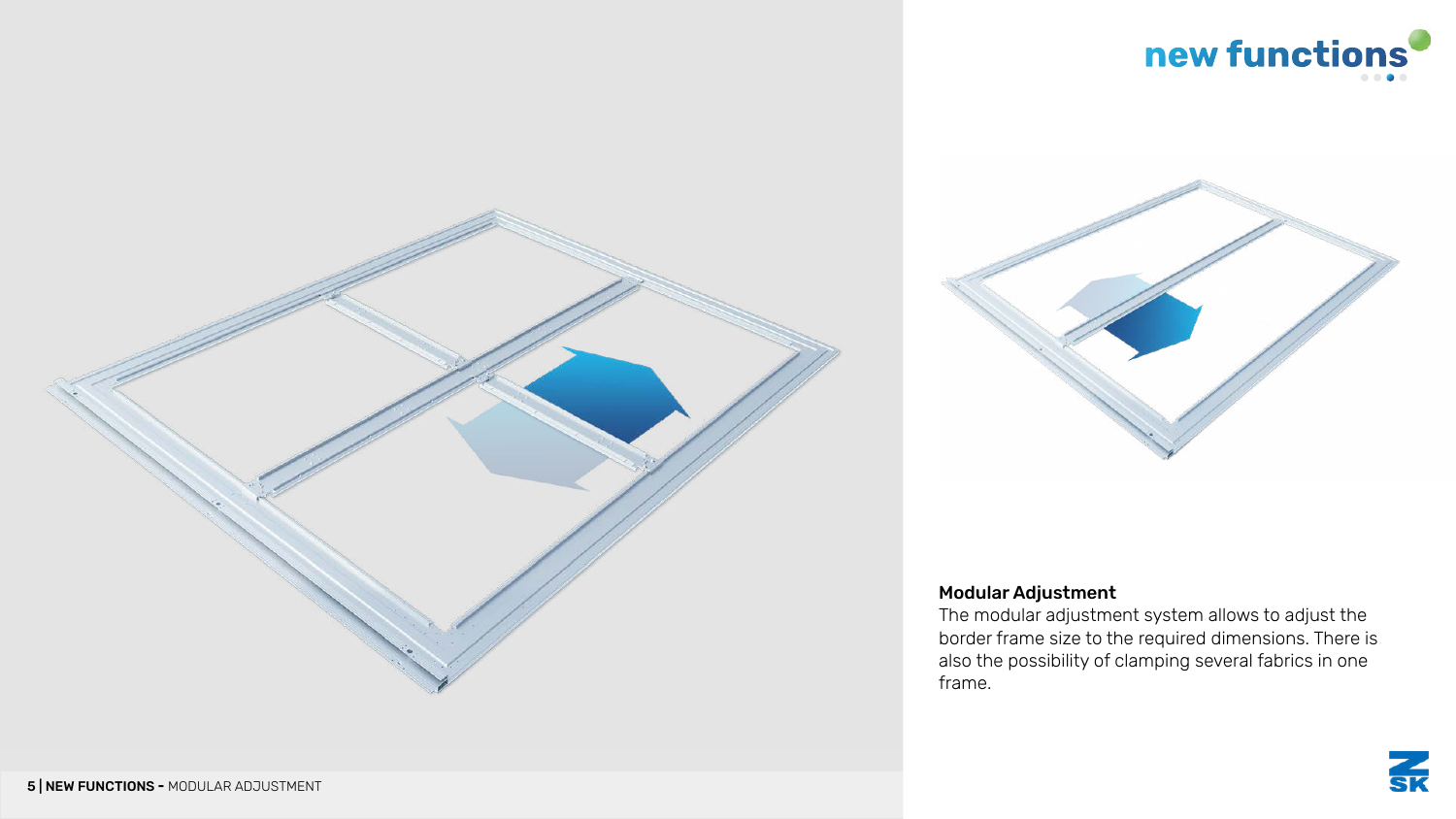## **new models**



## CSHW 0400-300Q SKW

- 4 head wire laying machine.
- Pull-Through from back to front and reverse.
- Allows wire laying over long objects by clamping forward and backward multiple times the depth of the frame.
- Pneumatic tensioning of fabrics up to a width of 1800mm and a frame depth of 1800mm.
- The unwindig and rewinding fabric rolls follow the side movement of the frame.
- New stamps close to the needle secure high accuracy of the fabrics position during retensioning.
- Modified clamping for even clamping force over the entire width of 1800mm.











**SK**